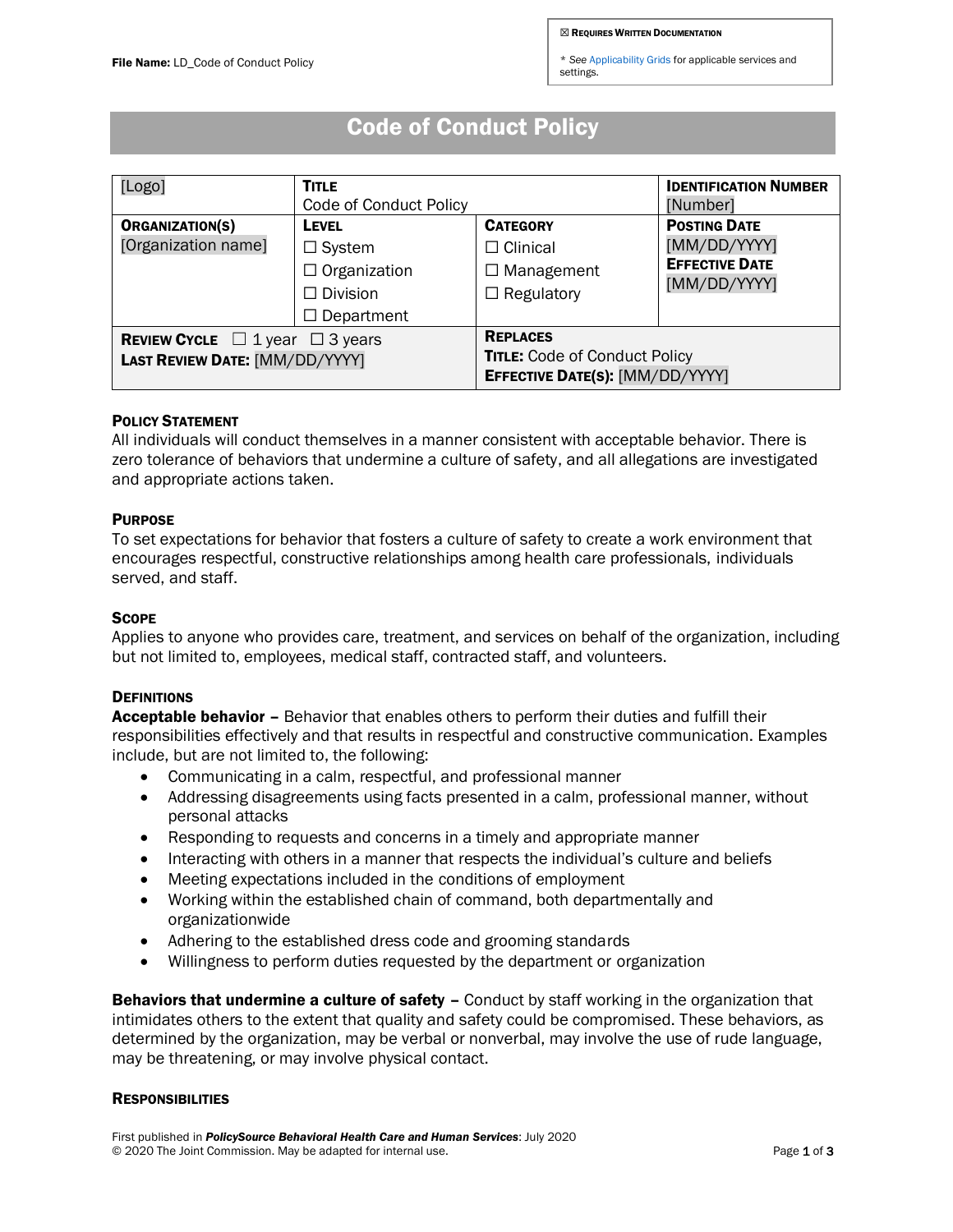\* *See* [Applicability Grids](https://www.jcrglobaled.net/PolicySourceBHC/Applicability_Grids.xlsx) for applicable services and settings.

The organization's staff supervisor is responsible for determining the appropriate level of immediate corrective action.

The Human Resources (HR) department is responsible for:

- Approving decisions regarding suspension or termination
- Providing education and training on this policy

The staff supervisor and HR department are responsible for the following:

- Investigating allegations of behavior that undermines a culture of safety
- Determining an appropriate plan of action

Organization leadership is responsible for:

- Protecting from retaliatory action those who report behavior that undermines a culture of safety
- Overseeing this policy, including analyzing trends in behavior that undermines a culture of safety and identifying opportunities for improvement

All employees, licensed independent practitioners, contracted employees, volunteers, and any other individuals who provide care, treatment, and services on behalf of the organization are responsible for:

- Reporting behavior that undermines a culture of safety to an immediate supervisor
- Understanding and applying this code of conduct

#### **PROCEDURES**

- 1. Inform licensed independent practitioners about this policy as part of their initial onboarding process.
- 2. Include information about this policy in the initial orientation and training for all organization staff and volunteers.
- 3. Provide information on this policy to outside agencies or organizations that provide contract staff, students, or others who provide care, treatment, or services on behalf of the organization.
- 4. Share information about this policy with any individuals providing care, treatment, or services on behalf of the organization at the time the policy takes effect.
- 5. Report any events of behavior that undermines a culture of safety to the immediate supervisor using the standardized Incident Report.
- 6. Include in the Incident Report the following details:
	- Name of the person reporting the event
	- Witnessed behavior and/or comments
	- Date and time of the event
	- Facts associated with the event
	- Names of person(s) involved in the event
	- Names of person(s) who witnessed the event
	- Consequences of the event
	- Immediate actions taken to remedy the situation
- 7. Investigate the event as soon as possible by interviewing the individual demonstrating the behavior, the individual affected by the behavior, and any witnesses to the behavior.
- 8. Determine whether the individual's behavior is disruptive to normal business and/or is hazardous to individuals served, visitors, or others. If so, do the following:
	- Immediately suspend the individual.
	- Remove the individual from organization property.